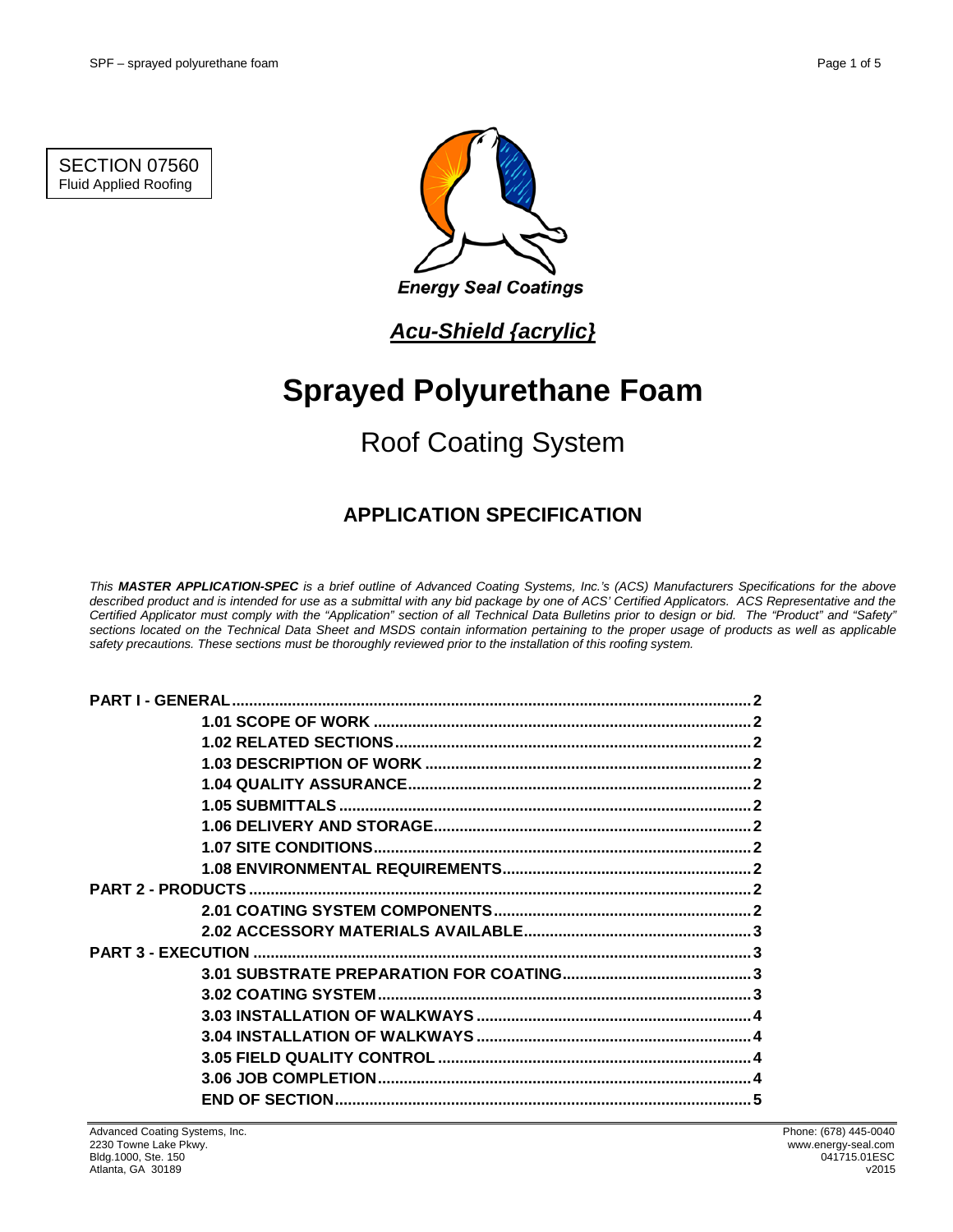#### **PART I - GENERAL**

### **1.1 1.01 SCOPE OF WORK**

A. Furnish all labor, materials, tools and equipment necessary for the installation of Energy Seal Coatings<sup>®</sup> including accessory items subject to the general **1.07 SITE CONDITIONS** provisions of the contract.

#### **1.2 1.02 RELATED SECTIONS**

A. See: Warranty Request Form, Warranty Example, Technical Data Sheets, & MSDS

### **1.3 1.03 DESCRIPTION OF WORK**

- A. Entire roof system to be restored.
- B. Gutters to be rust-proofed and/or waterproofed (optional).
- C. Mechanical equipment, vents and ductwork to be rustproofed and/or waterproofed (optional).
- D. Skylights may be sealed and/or waterproofed (optional).
- E. Adjoining walls and copings to be waterproofed (optional).

#### **1.4 1.04 QUALITY ASSURANCE**

- A. ACS Ten (10) Year Warranty covering material shall be issued within thirty (30) days of final payment.
- B. This roofing system must be installed by an Authorized Roofing Applicator in compliance with written Application Specifications as approved by ACS Technical Services. There must be no deviations without the **PRIOR WRITTEN APPROVAL** of ACS Technical Services. Upon completion of the installation, an inspection will be conducted by a ACS Representative to ascertain that the roofing system has been installed according to ACS published Master Application Specifications and details applicable at the time of bid.
- C. Provide written proof of required licenses, insurance and permits prior to job start-up.
- D. Provide copy of Approved ACS Warranty Request Form Application, submitted by the Contractor.

#### **1.5 1.05 SUBMITTALS**

- A. Samples (optional): Provide two (2) 1"x 2" (2.5cm x 5.0cm) samples of the system to be installed. 5.0cm) samples of the system to be installed.
- B. Installation Procedures: Submit additional and specific **2.1 2.01 COATING SYSTEM COMPONENTS** procedures unique to the project by addendum.
- C. Product Data: Submit all product data with physical properties, requirements for preparation, limitations and application rates.

#### **1.6 1.06 DELIVERY AND STORAGE**

- A. Deliver coating materials and accessories in manufacturer's original protective containers with labels intact and legible. Comply with manufacturer's published instructions for storage and handling.
- B. Store materials in dry protected areas and on clean raised platforms with securely anchored weather protective covering.
- C. Store flammable products away from spark or open flame.
- D. Store coating materials at a minimum of 50°F (10°C) prior to use or as otherwise recommended by the manufacturer. Protect materials from freezing. Protect

materials from prolonged exposure to temperatures exceeding 105°F (40.6°C).

E. Contaminated and Damaged Materials: Remove damaged or contaminated materials from site and dispose of in accordance with local, State and Federal regulations.

- A. EXAMINATION OF EXISTING CONDITIONS: Contractor shall examine substrate for conditions that might detrimentally affect the application of Energy Seal Coatings<sup>®</sup> and shall report all unsatisfactory conditions to ACS and will not proceed until these conditions have been corrected.
- B. ALL WARRANTIES REQUIRE AN INFRARED SCAN AND THE REPLACEMENT OF ALL WET ROOFING MATERIALS, PRIOR TO SYSTEM APPLICATION.
- C. Commencing work implies acceptance of existing condition, by contractor, as satisfactory to the outcome of this work.
- D. Air intake vents, blowers, air conditioning units and evaporative coolers shall be disconnected or otherwise modified to prevent fumes from entering into the building or from contaminating the roof surface with condensate water or exhaust gases.

#### **1.8 1.08 ENVIRONMENTAL REQUIREMENTS**

- A. Proceed with coating work only when weather conditions comply with ACS recommendations and other current published data and MSDS information. Do not exceed temperature limitations recommended by ACS.
- B. Owner may occupy the premises during the entire period of the roof retrofit. Cooperate with Owner's Representative during application operations to minimize conflict, and to facilitate continued use of the facility.
- C. Coordinate scheduling with the Owner in order to relocate or protect vehicles, building occupants and building contents from damage during application operations.

#### **2 PART 2 - PRODUCTS**

- A. Approved Manufacturer
	- 1. Energy Seal Coatings<sup>®</sup> by ACS
	- 2. Approved Equal
	- 3. See Product Data Sheet for specific details.
- B. Acrylic: (Acu-Shield™)
	- 1. **[Acu-Shield](http://www.energy-seal.com/UserDyn/ACS/pdfs/acu-shield.pdf)**™ is a single component, water-based, 100% acrylic elastomeric coating.

| <b>PHYSICAL</b>                 | <b>TYPICAL VALUE</b> |
|---------------------------------|----------------------|
| <b>PROPERTY</b>                 |                      |
| <b>Tensile Strength</b>         | 254 psi min.         |
| Elongation                      | 465 %                |
| Viscosity                       | 115-120 KU           |
| Solar Reflectance               | 0.89                 |
| <b>Thermal Emittance</b>        | 0.89                 |
| SRI<br>(solar reflective index) | 113                  |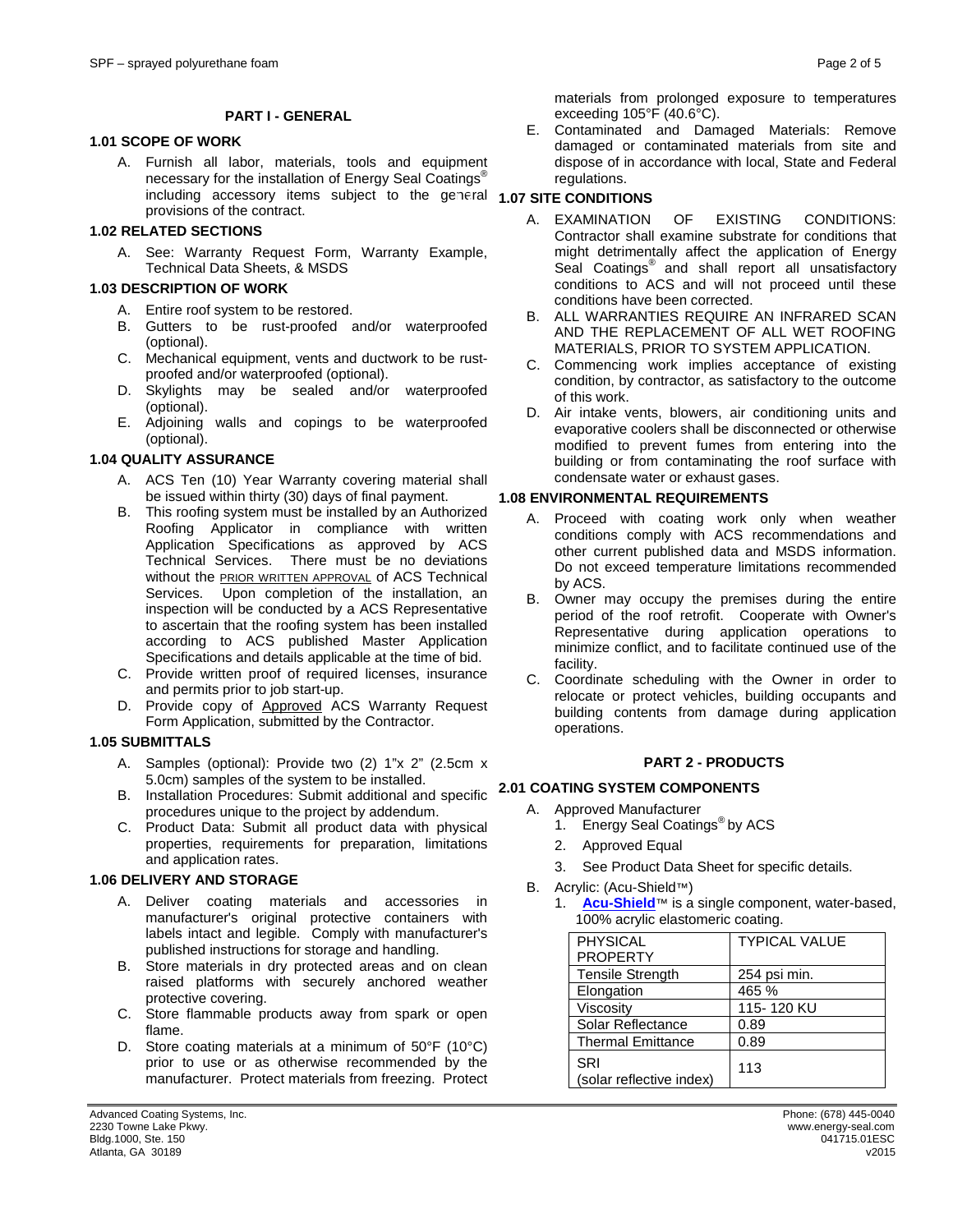- C. Recommended coating for tropical environments such as Florida, Hawaii and the Caribbean: Acu-Shield:T™
	- 1. **[Acu-Shield:T](http://www.energy-seal.com/UserDyn/ACS/pdfs/acu-shield-t.pdf)**™ is a single component, waterbased, 100% acrylic elastomeric coating.

| <b>PHYSICAL</b>         | <b>TYPICAL VALUE</b> |
|-------------------------|----------------------|
| <b>PROPERTY</b>         |                      |
| <b>Tensile Strength</b> | 254 psi min.         |
| Elongation              | 465 %                |
| Viscosity               | 115-120 KU           |
| Percent Solids, weight  | 65%                  |
| Percent Solids, volume  | 51%                  |
| Fungi Resistance        | Zero Growth          |

### **2.2 2.02 ACCESSORY MATERIALS AVAILABLE**

#### A. **[Acu-Wash](http://www.energy-seal.com/UserDyn/ACS/pdfs/acu-wash.pdf)™:**

A pre-treatment water-soluble detergent surfactant recommended for cleaning surfaces which are to be coated with Energy Seal Coatings® products.

**B. [Acu-Caulk:BG](http://www.energy-seal.com/UserDyn/ACS/pdfs/acu-caulk_bg.pdf)™** 

A 100% acrylic elastomeric brush grade caulk used as a patching material for filling and patching cracks, joints and seams.

C. **[Acu-Fabric](http://www.energy-seal.com/UserDyn/ACS/pdfs/acu-fabric-sb.pdf)**™:

A stitch-bonded polyester fabric that comes in varying widths used in conjunction with Acu-Tac™ and/or Acu-Caulk:BGTM to create a fully adhered fabric reinforced waterproof system for flat and pitched roofs.

D. **[Acu-Caulk:FG](http://www.energy-seal.com/UserDyn/ACS/pdfs/acu-caulk_fg.pdf)™:** 

A fiber reinforced, acrylic elastomeric, flashing grade caulk. It is formulated to seal cracks and gaps ranging from 1/32 - 1/4" (.8mm - 6.3mm) with limited or no shrinkage.

#### **3 PART 3 - EXECUTION**

#### **3.1 3.01 SUBSTRATE PREPARATION FOR COATING**

- A. Adhesion test:
	- 1. **Prior to commencing this specification, an ADHESION TEST PATCH must be applied and evaluated after the roof has been properly cleaned. If existing coating is determined to be a silicone, a silicone coating must be used for re-coat.**
- B. ALL RE-COAT warranties require a moisture scan prior to start-up to identify wet sections of the roof.
- C. Cleaning:
	- 1. Apply Acu-Wash<sup>™</sup> using a hand-pump, compression type sprayer, or pressure washing equipment at the rate of 500 sq.ft.  $(46m^2)$  per gallon (3.7 liter).
	- 2. When using a hand-pump sprayer, adjust nozzle to achieve a uniform spray pattern with a 3 to 4 foot (91cm – 122 cm) arc.
	- 3. When using pressure washing equipment, use injector hose with a 40° fan angle tip. Care should be taken to prevent the foam from being damaged during cleaning.
	- 4. Use concentrated chlorine solution to treat areas of mildew, fungus or algae.
	- 5. After procedures "1" through "4" above, care

Advanced Coating Systems, Inc. **Phone: (678) 445-0040** Phone: (678) 445-0040<br>
2230 Towne Lake Pkwy. 2230 Towne Lake Pkwy. www.energy-seal.com Bldg.1000, Ste. 150 041715.01ESC

should be taken to thoroughly rinse the area with clean water and to flush all residue from the roof surface. Allow the roof to dry completely before proceeding with priming or coating.

- D. Remove all loose coating back to well adhered area.<br>E. Remove all wet roofing as indicated by required
- E. **Remove all wet roofing as indicated by required moisture survey.**
- F. Remove all inadequately adhered foam insulation, including all blisters - to substrate, prime, and neatly replace with approved spray foam to elevation of existing roof.
- G. SEVERE PHYSCIAL DAMAGED FOAM may require more extensive preparation work up to and including scarifying the roof surface and the reapplication of foam.
- H. Examine roof surface for excessive ponding. Small incidental area of ponding (bird baths) will not impact the performance of this coating system; however in accordance with industry standards, the roof assembly should be designed to prevent ponding of water on the roof for prolongs periods (longer than 48 hours). If necessary, tapered edge strips, crickets, or saddles are to be installed where periodic ponding may occur.
- I. Inspect all flashings and terminations and repair to requirements for warranty issuance. Repairs can be made with, Acu-Caulk:BG™ and Acu-Fabric™ or Acu-Caulk:FGTM.
- J. Repair all surface damage.<br>K. Contractor is responsible fo
- Contractor is responsible for assuring that the substrate is acceptable for the application of all coating products.

### **3.2 3.02 COATING SYSTEM**

- A. General:
	- 1. Do not apply coating when moisture is present on the substrate (or under substrate) or if rain is expected before coating properly cures.
	- 2. Wind barriers shall be used if wind conditions could affect the quality of the material being applied.
	- 3. Acu-Shield™ must cover all intended surfaces completely. An extra pass of Acu-Shield™ may be required at all edges, penetrations, and vertical surfaces such as parapet walls.
	- 4. **Base and finish coats of Acu-Shield**TM **must be applied perpendicular to each other.**
	- 5. Basecoat and primer shall be allowed to cure before proceeding with subsequent applications.
	- 6. All coating and primers shall be coated within recommended time period. If application is delayed beyond that time, consult ACS for primer recommendations.
	- 7. No traffic shall be permitted on the coated roof surface for a minimum of 3 days. Damage to the surface by other trades shall not be the responsibility of the roofing contractor.
- B. Manual Application of Acu-Shield™ as both a base & finish coat:
	- 1. As a basecoat; pour 1 gallon (3.7 liter) of Acu-Shield™ onto roof in a narrow pass for approximately 15 feet (4.5m) long and spread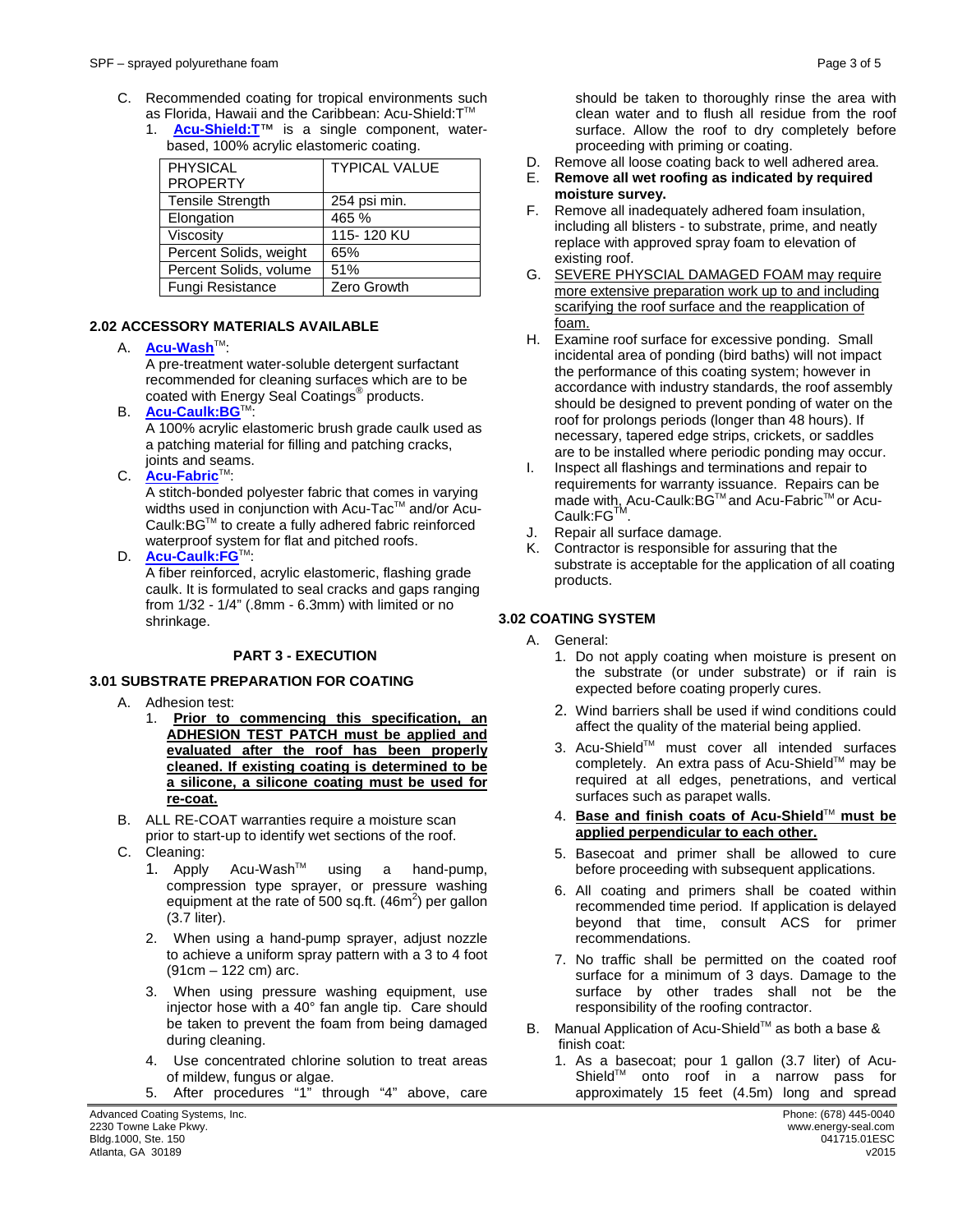approximately 5 feet (1.5m) wide using a 22 mil Wooster Roller Gauge<sup>™</sup> with a 3/16" (4.7mm) short nap 18" (45cm) roller. The minimum application rate of 1.25 gal/100 sq.ft. (4.7 liter/ 9.29 m<sup>2</sup>) per **3.05 FIELD QUALITY CONTROL** coat.

2. Repeat steps "B.1" above as the finish coat. Apply finish coat perpendicular to the basecoat.

Application rates of the basecoat and the final coat must be checked periodically to assure proper coating thickness. This shall be done using a wet film gauge, checking film thickness every 500 sq.ft.  $(46m^2)$  during application. Wet film thickness should be no less than 20 mil per coat.

- C. Spray Application of Acu-Shield™ as both a base & 3.06. JOB COMPLETION finish coat:
	- 1. Spray basecoat of Acu-Shield™ at minimum rate of 1.25 gal/100 sq.ft.  $(4.7 \text{ liter/ } 9.29 \text{ m}^2)$ . Each pass shall overlap the previous pass to insure complete coverage. Contractor needs to figure losses due to surface texture, increasing estimated material requirements, if needed.
	- 2. Spray finish coat of Acu-Shield<sup>™</sup> perpendicular to **the basecoat** at a minimum rate of 1.25 gal/100 sq.ft.  $(4.7$  liter/ 9.29 m<sup>2</sup>). Each pass shall overlap the previous pass to insure complete coverage.
	- 3. Pay special attention to overspray, which can texture or discolor adjoining finished sections. Wind direction should conduct overspray away from finished roofing surfaces.

Application rates of the basecoat and the final coat must be checked periodically to assure proper coating thickness. This shall be done using a wet film gauge, checking film thickness every 500 sq.ft. (46m<sup>2</sup>) during application. Wet film thickness should be no less than 20 mil per coat.

Contactor should estimate coating requirements based on actual experience and they need to figure losses due to applicator proficiency, surface texture, wind, waste, and other factors. Additional material over and above the original estimate may be required.

**NOTE: The recommended gallons for minimum mil thickness is a guideline and should be verified by the contractor to ensure that the minimum mil thickness is applied to the roof surface.** 

#### **3.3 3.03 PONDING WATER**

- 1. As defined by the National Roofing Contractors Association (NRCA), ponding water is water "that remains on a roof surface longer than 48 hours after the termination of the most recent rain event."
- 2. Ponding water on a roof could indicate early roof failure. Every effort must be made to eliminate roof ponds through the use of drains, scuppers or some other mechanical means.

### **3.04 INSTALLATION OF WALKWAYS**

A. In high-traffic areas and around mechanical equipment, walkways should be installed to protect the coating system from damage, or apply an additional layer of the Acu-Shield™ at a rate of 1.5

gallons/100 sq.ft.  $(5.6$  liter/  $9.29$  m<sup>2</sup>). Broadcast 3M Granules or approved aggregate into the wet coating, to establish a trafficable surface.

- A. Contractor is to maintain Job Progress Report / Daily Log of work completed as required to assure installation is in accordance with manufacturer requirements. Log is to include progress photo's.
- B. Contractor is to provide on-the-job inspections, technical assistance and material application guidance as it may be necessary to complete the Energy Seal Coatings® System application in accordance with ACS warranty requirements.

- A. Inspect completed roofing system and correct all defects to meet the specification and/or warranty requirements.
	- 1. Transparent or Thin Areas: If areas appear to be undercoated, recoating may be needed to ensure final thickness to meet the ACS specifications.
	- 2. Delamination: Verify that all coated areas appear to be fully adhered to the substrate. A visual inspection looking for typical signs of poor adhesion such as flaking, blistering, peeling, etc. should be made. Re-priming and recoating will be required if such areas are apparent.
	- 3. Pin Holing: Certain job or site conditions may result in pin holing or out gassing during curing of the coating. Again, a visual inspection looking for typical signs of out gassing such as excessive pockmarks, pinholes, etc. should be done. Recoating will be required if such areas are apparent.
	- 4. Blisters: Blisters represent a localized loss of adhesion and the lifting of roof coating film from the underlying surface. The most common cause is water or moisture vapor migrating through from below or above the roof surface. Surface blisters in coating can sometimes be caused by the actual moisture in the liquid coating at the time of application. Blisters can form when the coating dries so rapidly some of the water can't evaporate completely before the coating surface cures. Blisters can also form from moisture trapped in the substrate. Blisters must be removed using a shop knife, repaired with Acu-Caulk:BG™ and top coated with Acu-Shield™.
	- 5. Texture Finish: Heavy patterns, blistering, "skinning", "mud cracking", etc. may appear in the final finish. These may be indicators that too thick a coat or a build-up has occurred or other application problems. Check with ACS for remedial advice.
	- 6. HVAC Equipment: HVAC equipment must be properly plumbed so as to eliminate condensation runoff onto the roof.
- B. Clean up all debris, excess materials, and equipment and remove from site.
- C. Restrict construction traffic and equipment movement on the completed roofing system to only essential personnel. Provide appropriate protection against